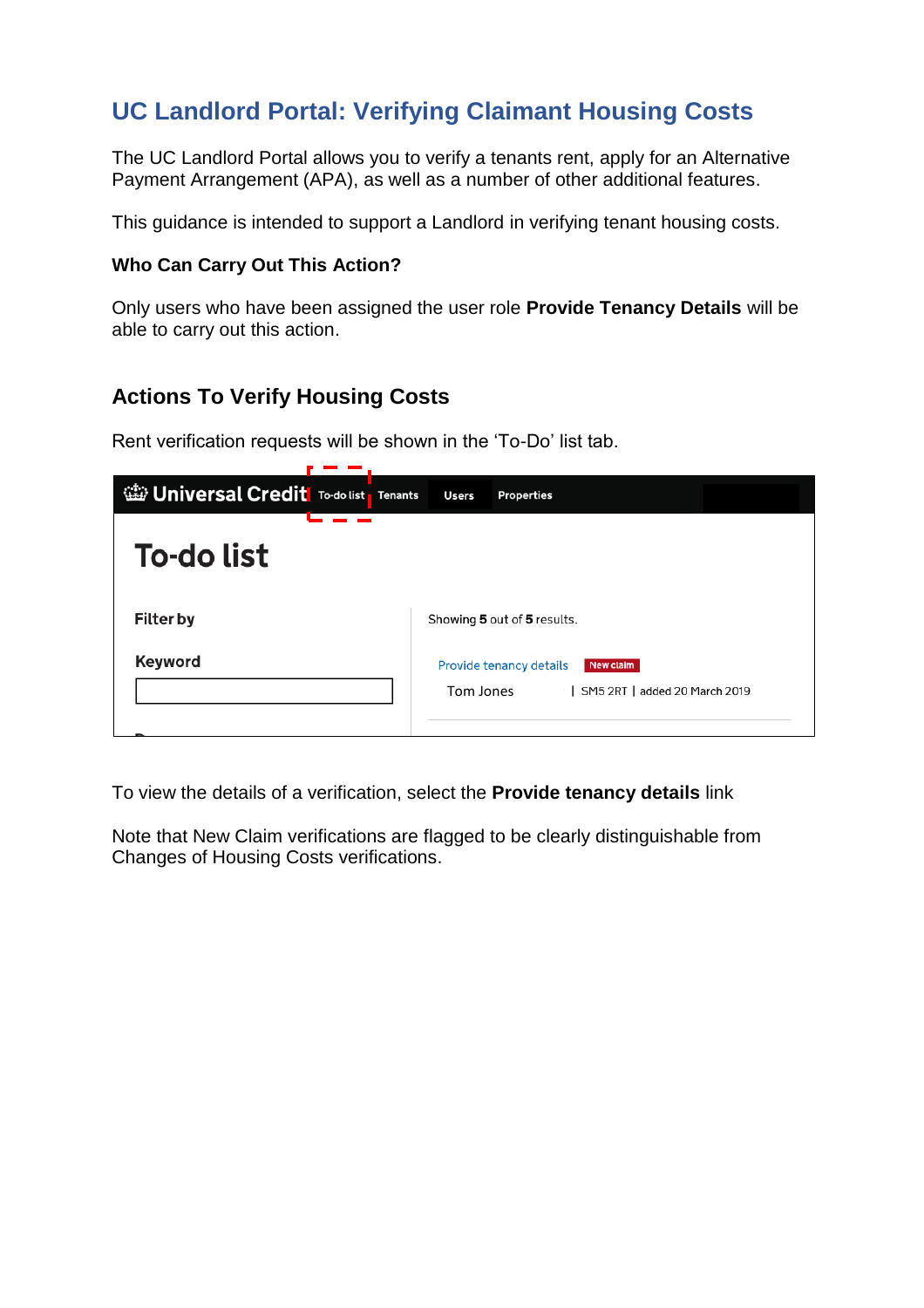## **Confirm Tenancy**

The following information is presented for action

**Confirm** whether the claimant is, or is not, your tenant.



If the claimant is not your tenant, you will be prompted to provide further information as required

|                     | Is this person your tenant and liable for rent at this address?<br>No<br>Yes |
|---------------------|------------------------------------------------------------------------------|
|                     | Why have you said this is not your tenant?                                   |
|                     |                                                                              |
|                     | Are you accepting other charges (use and occupation)?<br>Yes<br>No           |
| Next<br><b>Back</b> |                                                                              |

| Is this person your tenant and liable for rent at this address?<br>$\sum Y$ es (<br>$\epsilon$<br>No |
|------------------------------------------------------------------------------------------------------|
| Your tenant reference number                                                                         |
| <b>Next</b>                                                                                          |
| <b>Back</b>                                                                                          |

If you confirm that the person named is the tenant, you will be prompted to provide or confirm the following information: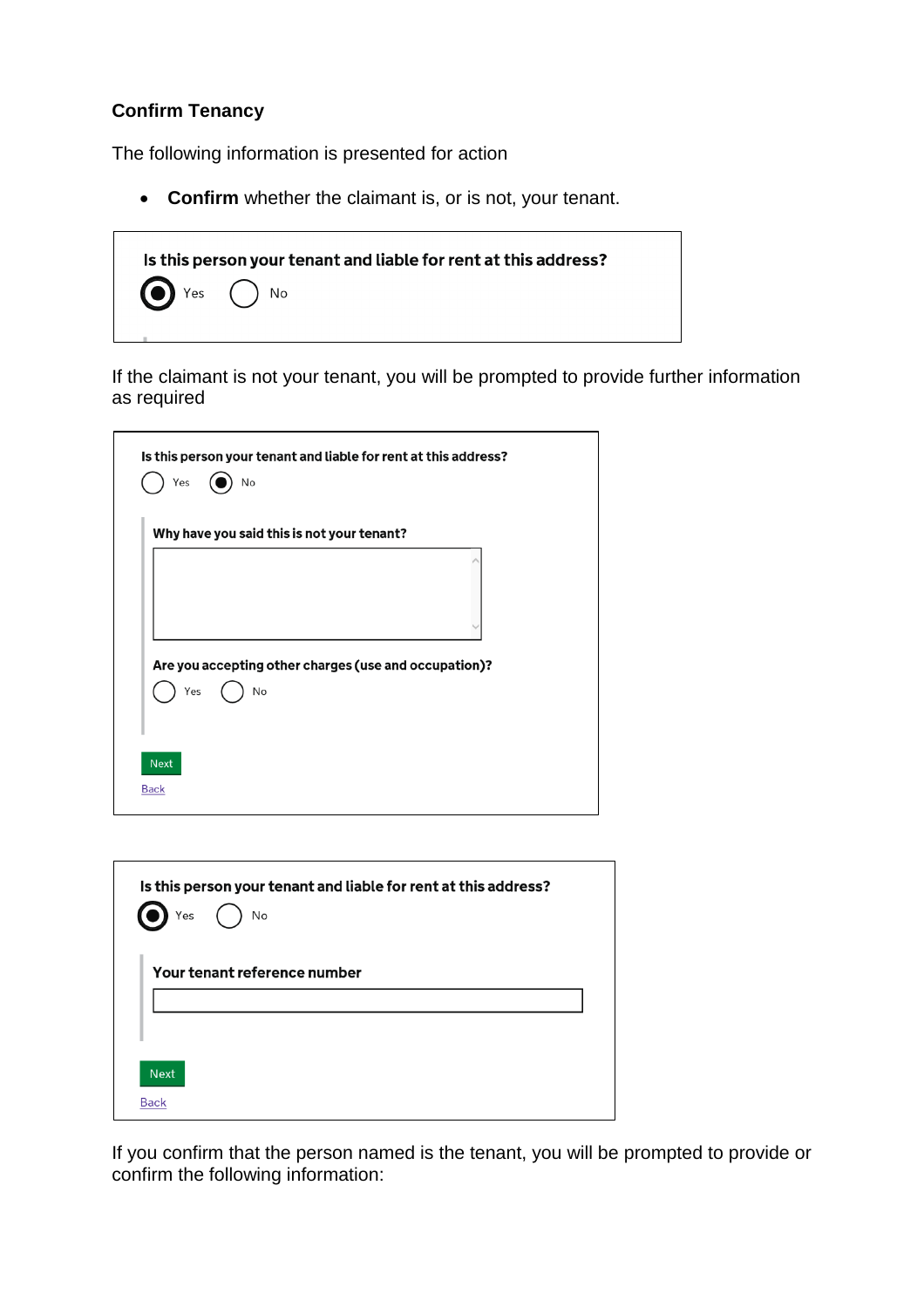**Provide** Tenancy Reference Number (this should be your unique reference number that you use to identify the tenant.

| Is this property temporary accommodation?<br>Yes<br>No               |
|----------------------------------------------------------------------|
| Is there anyone on the tenancy agreement apart from the<br>claimant? |
| No<br>Yes                                                            |
| How many bedrooms are there?                                         |
| Please select<br>$\checkmark$                                        |
| Are there any rent-free weeks in the year?                           |
| Yes<br>No                                                            |
| <b>Next</b><br><b>Back</b>                                           |

- **Confirm** if the property is Temporary Accommodation
- **Confirm**  and provide details if required anyone else who is listed on the tenancy agreement
- **Provide** the number of bedrooms
- **Confirm**  and provide details if required if there are any rent-free weeks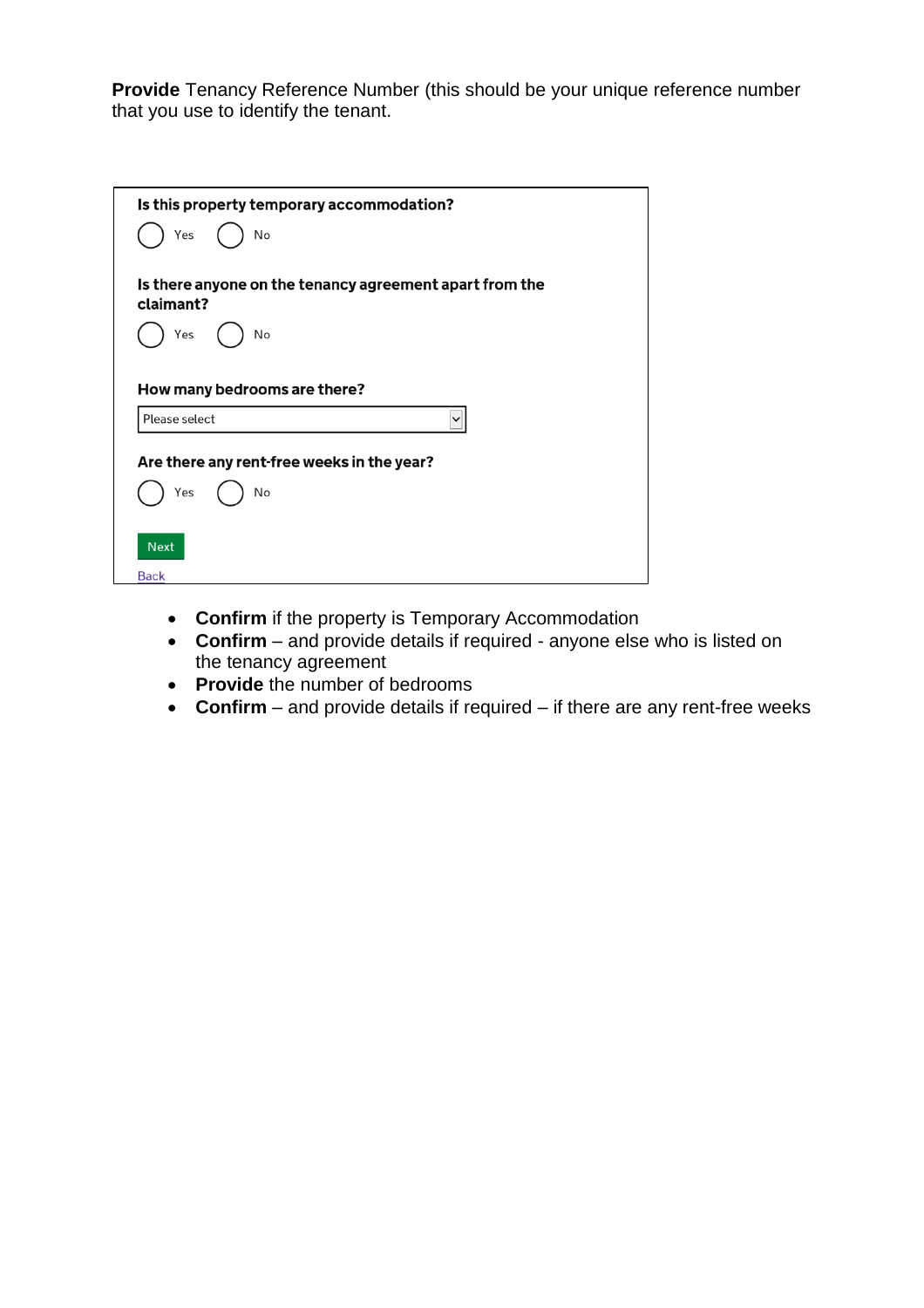| £<br>Select how often you charge rent<br>Frequency<br>$\checkmark$<br>What are the eligible service charges?<br><b>Guidance for landlords about Universal Credit</b><br>£<br>Select how often you charge service charges<br>Frequency<br>$\check{ }$<br>What are the ineligible service charges?<br>£ |
|-------------------------------------------------------------------------------------------------------------------------------------------------------------------------------------------------------------------------------------------------------------------------------------------------------|
|                                                                                                                                                                                                                                                                                                       |
|                                                                                                                                                                                                                                                                                                       |
|                                                                                                                                                                                                                                                                                                       |
|                                                                                                                                                                                                                                                                                                       |
|                                                                                                                                                                                                                                                                                                       |
|                                                                                                                                                                                                                                                                                                       |
|                                                                                                                                                                                                                                                                                                       |
|                                                                                                                                                                                                                                                                                                       |
|                                                                                                                                                                                                                                                                                                       |
| Select how often you charge service charges                                                                                                                                                                                                                                                           |
| Frequency<br>$\check{ }$                                                                                                                                                                                                                                                                              |
|                                                                                                                                                                                                                                                                                                       |
| <b>Next</b>                                                                                                                                                                                                                                                                                           |
|                                                                                                                                                                                                                                                                                                       |

- **Provide** the rent information (excluding service charges) and rent frequency
- **Provide** the eligible service charges information and frequency
- **Provide** the ineligible service charges information and frequency